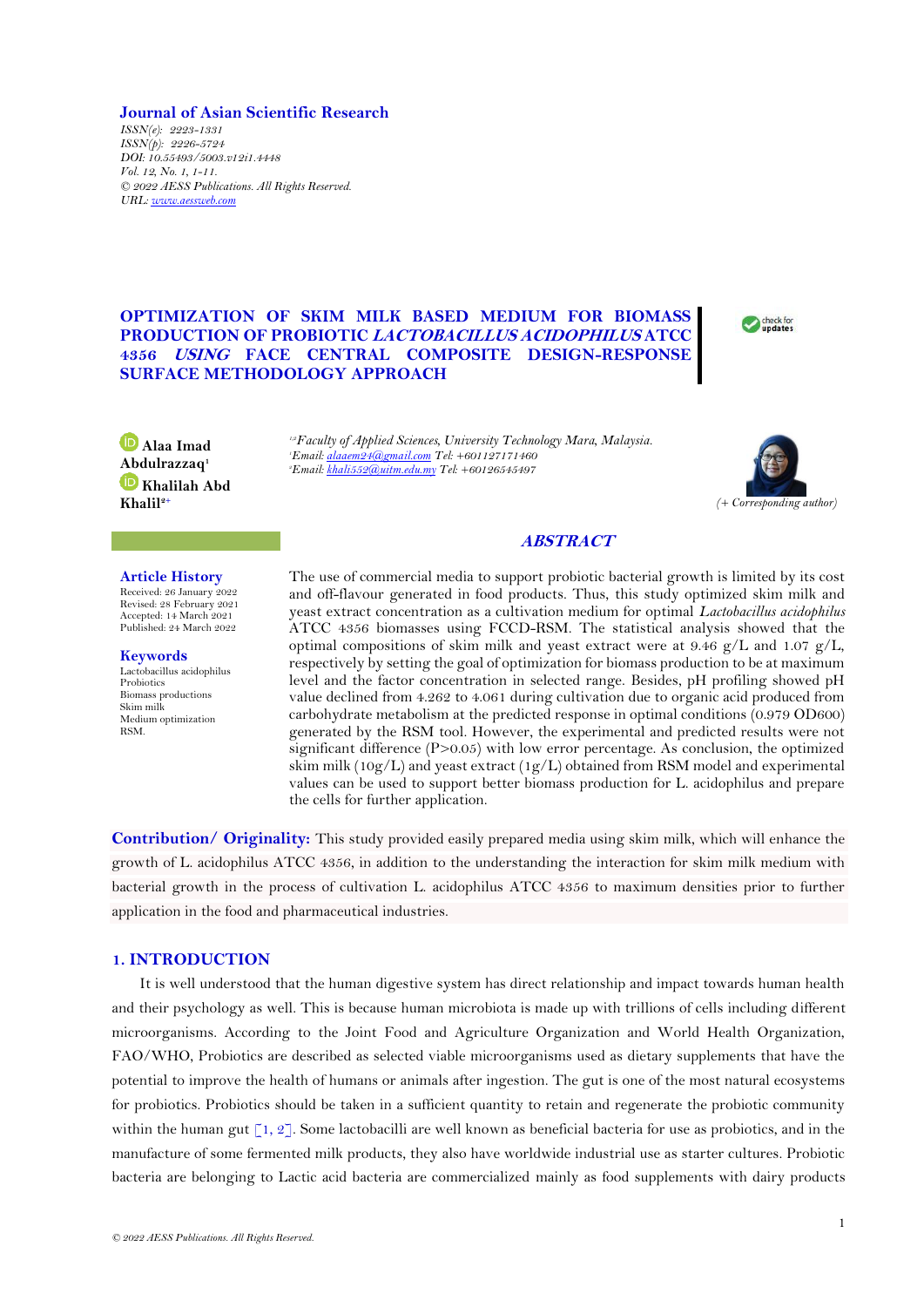being the most frequently used [\[3,](#page-9-2) [4\]](#page-9-3). Probiotics are a good alternative to antibiotics that have been used in humans and animals ever since, and their efficacy has been largely concentrated in animals. Probiotics are viable single or mixed cultures of microorganisms that, when administered to animals or humans, beneficially affect the host by enhancing the qualities of the native bacteria [\[5,](#page-9-4) [6\]](#page-10-0). In the literature, *Lactobacillus* and *Bifidobacterium* are recognized probiotics bacteria used as food supplements. the consumption of probiotic has many health benefits such as, alleviation of lactose intolerance, antimicrobial activity, anti-carcinogenic properties, antidiarrheal properties, modulation of immune system, hypocholesterolemia and gastrointestinal diseases such as Crohn's disease and paucities [\[7-9\]](#page-10-1).

Skim milk is a desirable medium to produce cell concentrates since the cells are adapted to the starting medium used in the dairy industry. For many microorganisms, milk containing casein, protein, fat, carbohydrates, minerals, and vitamins is a rather healthy means of development. A standard cow's milk composition consists of approximately 87.4% of water, 3.8% of fat, 4.7% of lactose, 3.3% of protein, 0.6% of minerals and 0.2% of citrate [\[10\]](#page-10-2). Skim milk is a potential medium to be used as a cultivation medium for probiotics. To date, the use of skim milk medium as the main medium remains scarce. This might be due to a lack of study on the optimization of the skim medium as a cultivation medium for probiotics [\[11\]](#page-10-3). In optimization of milk-based-medium for *L. acidophilus* growth, in order to promote lactose breakdown into more readily available sugar, it is important to consider the production of the enzyme by cells. In addition, to prevent nutrient wastage, the concomitant use of nitrogen sources is also necessary. To the best of our understanding, justification involving other results of growth activities of *L. acidophilus* bacteria in milk medium in order to make sure that the medium has been utilized proficiently is not available in the previous studies  $\lceil 12 \rceil$ . In recent years, probiotics have become one of the most used approaches in improving human health through the beneficial actions of various microorganisms such as Lactobacilli and Bifidobacterium, though *L. acidophilus* usually grows properly on commercial media, these media are unsuitable for large-scale production because of the chance of causing off-flavours in the food products and high cost of commercial media increase the manufacturing cost in large scale production  $\lceil 13 \rceil$ .

Response surface methodology (RSM) has become increasingly favourable in optimizing compositions of microbiological media, parameters for food processes, and enzyme hydrolysis. A central composite design is one of the most commonly used designs for response surface optimization [\[14\]](#page-10-6). While rotatability is preferred characteristic in most central composite design. the design allows estimation of all the regression parameters required to fit a second-order model of given responses. Ratability character is the most preferred in any central composite design. This is because this characteristic provides constant variance of the estimated response corresponding to all new observation points that are at the same distance from the center point of the design (in terms of the coded variable) [\[15\]](#page-10-7). Therefore, the main objective of this study was to optimize skim milk-based medium using Response Surface Methodology for optimum biomass production of *L. acidophilus* ATCC 4356 and to verify the optimum skim milkbased medium for maximum biomass of *L. acidophilus* ATCC 4356.

#### **2. METHODOLOGY**

## *2.1. Microorganism and Inoculum Preparation*

The bacteria cultures used in this study was *L. acidophilus* strain ATCC 4356 (American type culture collection, Manassas, USA). The strain was obtained from the Microbiology laboratory collection, Department of Biomolecular Science, University Technology MARA, Shah Alam. Stock culture of *L. acidophilus* ATCC 4356 was recultivated in de Man, Rogosa, and Sharp (MRS) broth. The medium used was incubated anaerobically in anaerobic jar (Merck, Darmstadt, German) at 37 ℃ for 24 hours. About 1mL overnight culture was further propagated by transferring into fresh prepared 9 mL MRS broth in universal bottle and further incubated using anaerobic jar at 37 ℃ for 24 hours. Then for enumeration of viable cells, samples were serially diluted in 0.1% (w/v) sterile peptone water (Merck, Darmstadt, Germany) and plated in duplicate onto MRS agar. Plates were incubated anaerobically at 37℃ for 24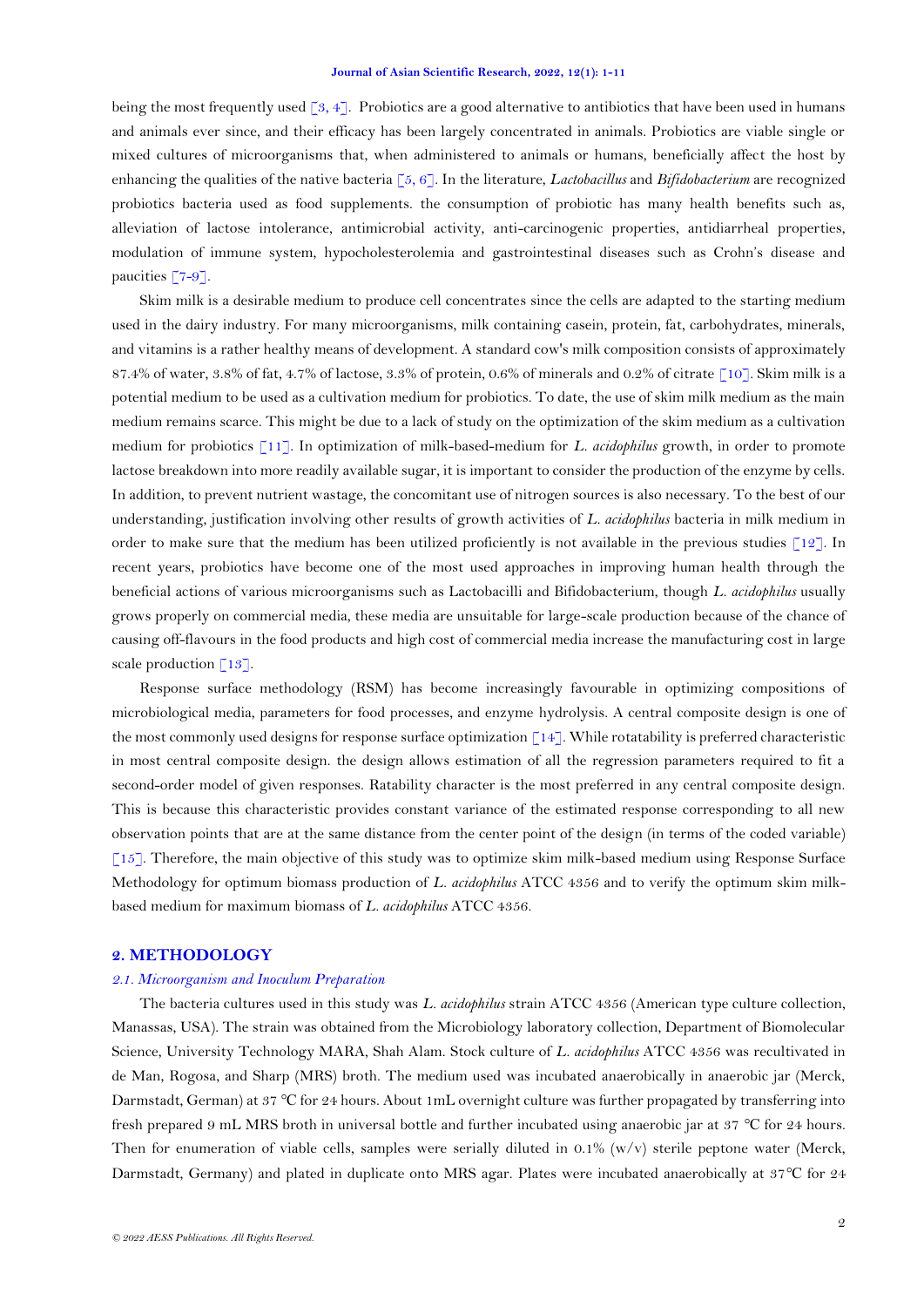hours. Anaerobic condition was achieved by placing the plates in anaerobic jars containing Anaerocult A (Merck, Darmstadt, Germany). All plates having 30 to 300 colonies were counted on a Quebec colony counter. Viability was expressed as log10 cfu mL-1 . Pure colony was then selected and recultivated for the preparation of bacterial stock solution and preservation in 50 % glycerol solution and stored at -80°C for further use.

### *2.2. Medium Preparation*

The medium was prepared from two component namely skim milk and yeast extract with different concentrations using Face Central Composite Design- Response Surface Methodology (FCCD-RSM) in 250 mL SCHOTT DURAN bottle (Schott Duran, Mainz, Germany). All components were prepared in separate bottle and sterilized at 121∘C for 15 min then the different media kept to cooled at room temperature for further using.

### *2.3. Optimization using Face Central Composite Design- Response Surface Methodology (FCCD-RSM)*

Optimization stage was employed using Face Central Composite Design-Response Surface Methodology (FCCD-RSM) to obtain the optimum concentration of the two significant factor affecting response. The final goal of the optimization was set, the independent factors concentration was chosen to be in the range and predicted optimal condition was generated by the software.

In this optimization, two significant factors were identified: Skim milk and Yeast extract with range from minimum 2 g/L (-1) to maximum 10 g/L (+1) and minimum 2 g/L (-1) to maximum 5 g/L (+1) respectively Table [1.](#page-2-0) Optimization step was performed with five replications at the center point (0) in duplicate samples to optimize the critical components and optical density growth. A FCCD-RSM containing 5 center runs, 4 factorials run, and 4 axial run was applied with *Lactobacillus acidophilus* ATCC 4356 biomass productions and Optical Density at 600 nm (OD600) as response.

<span id="page-2-1"></span><span id="page-2-0"></span>

| <b>Table 1.</b> Experimental range and levels of the independent variables used in the 2° full factorial design. |      |                         |  |  |  |
|------------------------------------------------------------------------------------------------------------------|------|-------------------------|--|--|--|
| Independent variable                                                                                             | Unit | <b>Range and Levels</b> |  |  |  |
|                                                                                                                  |      |                         |  |  |  |
| Skim milk                                                                                                        |      |                         |  |  |  |
| Yeast extract                                                                                                    |      |                         |  |  |  |

 $T<sub>1</sub>$  Table of the independent variables used in the 23 full for full factorial design.

A quadratic model was generated as [Equation 1:](#page-2-1)

$$
Y_0 = \beta_0 + \beta_1 x_1 + \beta_2 x_2 + \beta_{11} x_1^2 + \beta_{22} x_2^2 + \beta_{12} x_1 x_2 \tag{1}
$$

Here,  $x_1$  and  $x_2$  represent skim milk and yeast extract respectively and  $\beta_0$ ,  $\beta_1$ ,  $\beta_2$ ,  $\beta_{11}$ ,  $\beta_{22}$  and  $\beta_{12}$  are constant regression coefficients.  $Y_0$  represents the response.

There were three coded factor levels:  $-1$ ,  $0$ ,  $+1$  in which  $-1$  corresponds to the low level of each factor,  $+1$  to the high level and 0 to the middle level. The coded value of each factor can be calculated using the [Equation 2](#page-2-2) as follows:

<span id="page-2-2"></span>
$$
Code d value = \frac{\text{Actual level} - (\frac{High level + Low Level}{2})}{\frac{High level - Low Level}{2}}
$$
 (2)

## *2.4. Verification Experiment*

After optimization step, an experiment was done using suggested concentration of Skim milk and yeast extract in three replications to compare the experimental result and predicted result given by the RSM software in order to verify the adequacy of the predicted model.

### *2.5. Microbiological Analyses*

The bacterial growth rate was determined by measuring the optical density (OD) of the medium at 600 nm immediately after sampling using spectrophotometer (SECOMAM, France). For the OD<sub>600</sub> procedure, 0.5 ml of skim milk culture was mixed and incubated with 0.5 ml of 2 M borate-200 mM EDTA (pH 8.0) at 55°C for 10 min. The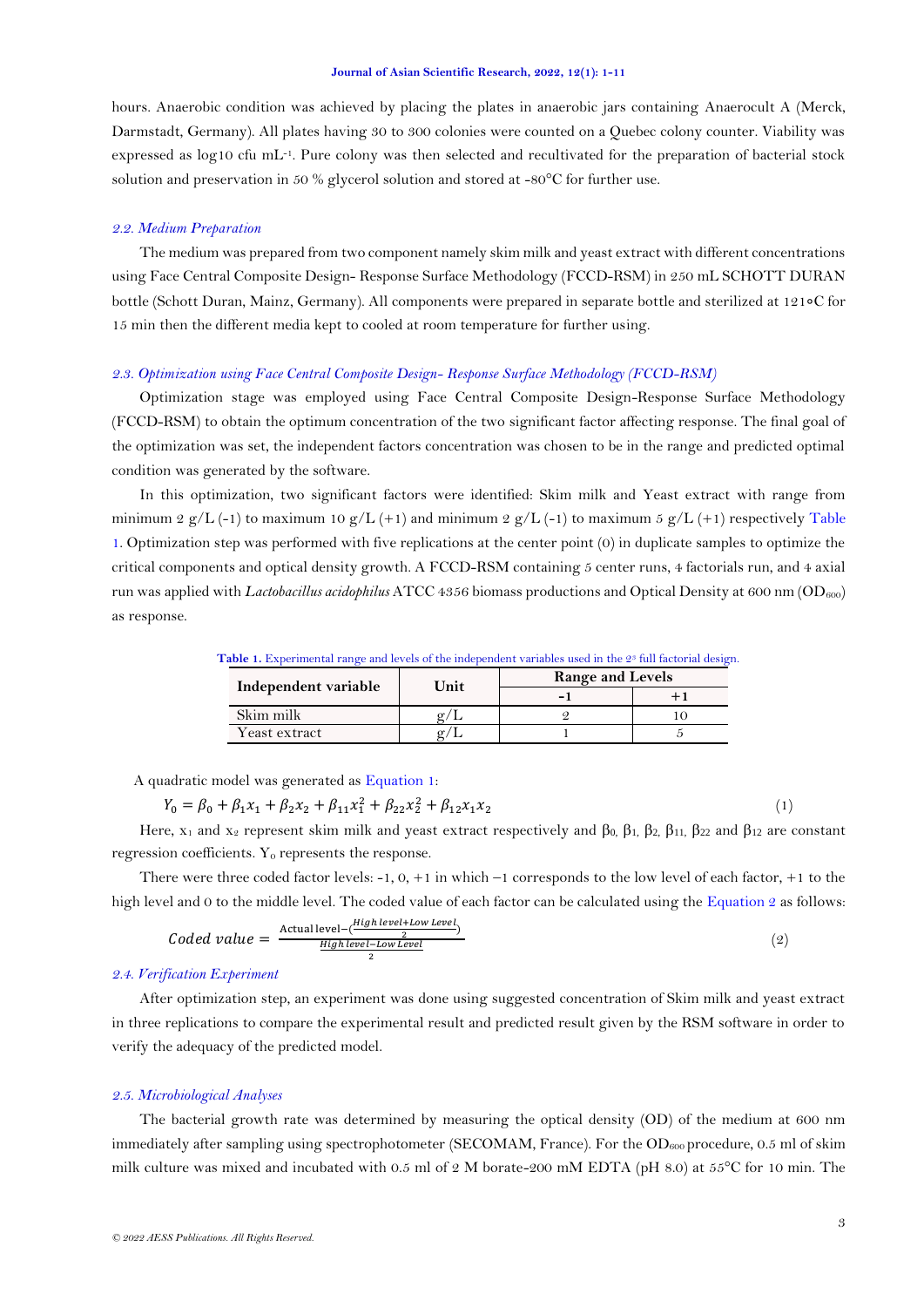cells were then harvested by centrifugation at 11000 rpm for 10 min and washed once with 1.0 ml of 2 M borate-200 mM EDTA (pH 8.0). The cell pellet was washed twice and resuspended with 1-ml samples of 100 mM bis-Tris buffer (pH 6.) The pH of the culture was evaluated using pH meter (Mettler-Toledo GmbH, Switzerland).

### *2.6. Statistical Analysis*

The experimental results were analyzed using Minitab® 21.1 statistical package (MINITAB Inc, PA, USA) to perform data analysis, experimental design matrix and optimization procedure. The significant level was set at a value of P less than 0.05 to get high correlation and to fit the predicted model with the experimental data. P more than 0.05 indicate the replicated experimental data were not significant different which is close to the predicted data and low error percentage gave indication a good performance prognosis of the optimal formulation.

## **3. RESULTS**

# *3.1. Optimization of Skim Milk and Yeast Extract Compositions in Basal Medium for Maximum L. acidophilus ATCC 4356 Biomass Production using Face Central Composite Design-Response Surface Methodology (FCCD-RSM)*

The optimization experiments were carried out using a quadratic model consist of four axial runs and four factorial runs with five-time replication at the center point. The range of skim milk varies from 2 to 10 g/L and yeast extract from 1 to 5  $g/L$  as shown in [Table 2.](#page-3-0) It has been observed that the range biomass production was between 0.737 till 0.973 and pH was from 4.061 till 4.262 after 24 hours of cultivation under anaerobic at 37°C.

| Run            | Skim milk $(g/L)$ | abre at Experimental design and results tamp have comercia composite design response surface memodology (1 OOD Taxin)<br>Yeast extract $(g/L)$ | Biomass (OD600) | pH    |
|----------------|-------------------|------------------------------------------------------------------------------------------------------------------------------------------------|-----------------|-------|
|                | $\mathcal{Q}$     |                                                                                                                                                | 0.745           | 4.061 |
| $\mathfrak{D}$ | $\mathcal{Q}$     | 3                                                                                                                                              | 0.737           | 4.101 |
| 3              | $\mathcal{Q}$     | 5                                                                                                                                              | 0.756           | 4.120 |
| 4              | 6                 |                                                                                                                                                | 0.931           | 4.221 |
| 5              | 6                 | 3                                                                                                                                              | 0.911           | 4.243 |
| 6              | 6                 | 3                                                                                                                                              | 0.897           | 4.233 |
|                | 6                 | 3                                                                                                                                              | 0.913           | 4.262 |
| 8              | 6                 | 3                                                                                                                                              | 0.914           | 4.254 |
| 9              | 6                 | 3                                                                                                                                              | 0.916           | 4.212 |
| 10             | 6                 | 5                                                                                                                                              | 0.920           | 4.183 |
| 11             | 10                |                                                                                                                                                | 0.973           | 4.112 |
| 12             | 10                | 3                                                                                                                                              | 0.968           | 4.175 |
| 13             | 10                | 5                                                                                                                                              | 0.937           | 4.137 |

<span id="page-3-0"></span>**Table 2.** Experimental design and results using face centered composite design response surface methodology (FCCD-RSM).

The adequacy and fitness of the model choose were evaluated by ANOVA analysis (Analysis of Variance) as presented in [Table 3.](#page-3-1) The regression equation coefficients were calculated Table and the data were fitted as polynomial [Equation 3](#page-3-2) as follows:

<span id="page-3-2"></span> $Y_0 = 0.912 + 0.107x_1 - 0.006x_2 - 0.065x_1^2 + 0.008x_2^2 - 0.012x_1x_2$ 

With Y<sub>0</sub> is the predicted response of bacteria growth optical density at 600 (OD<sub>600</sub>) and x<sub>1</sub> is the coded value of the tested factor of skim milk and  $x_2$  is the coded value of the tested factor of yeast extract. The F and P values determine the significant of each coefficient and indicate the interaction strength between two independent factors.

<span id="page-3-1"></span>

|                   |                | <b>Table 3.</b> Thro VIV and regression analysis of optimization using T CCD-ROIM. |             |         |          |
|-------------------|----------------|------------------------------------------------------------------------------------|-------------|---------|----------|
| <b>Source</b>     | Sum of squares | Degree of freedom                                                                  | Mean square | F value | P value  |
| Model             | 0.0816         |                                                                                    | 0.0163      | 183.70  | < 0.0001 |
| Lack of fit       | 0.0004         |                                                                                    | 0.0001      | 2.26    | 0.2237   |
| Pure error        | 0.0002         |                                                                                    | 0.0001      |         | -        |
| Correlation total | 0.0822         | 12                                                                                 |             |         |          |
| $R^2$             | 0.9924         |                                                                                    |             |         |          |

**Table 3.** ANOVA and regression analysis of optimization using FCCD-RSM.

(3)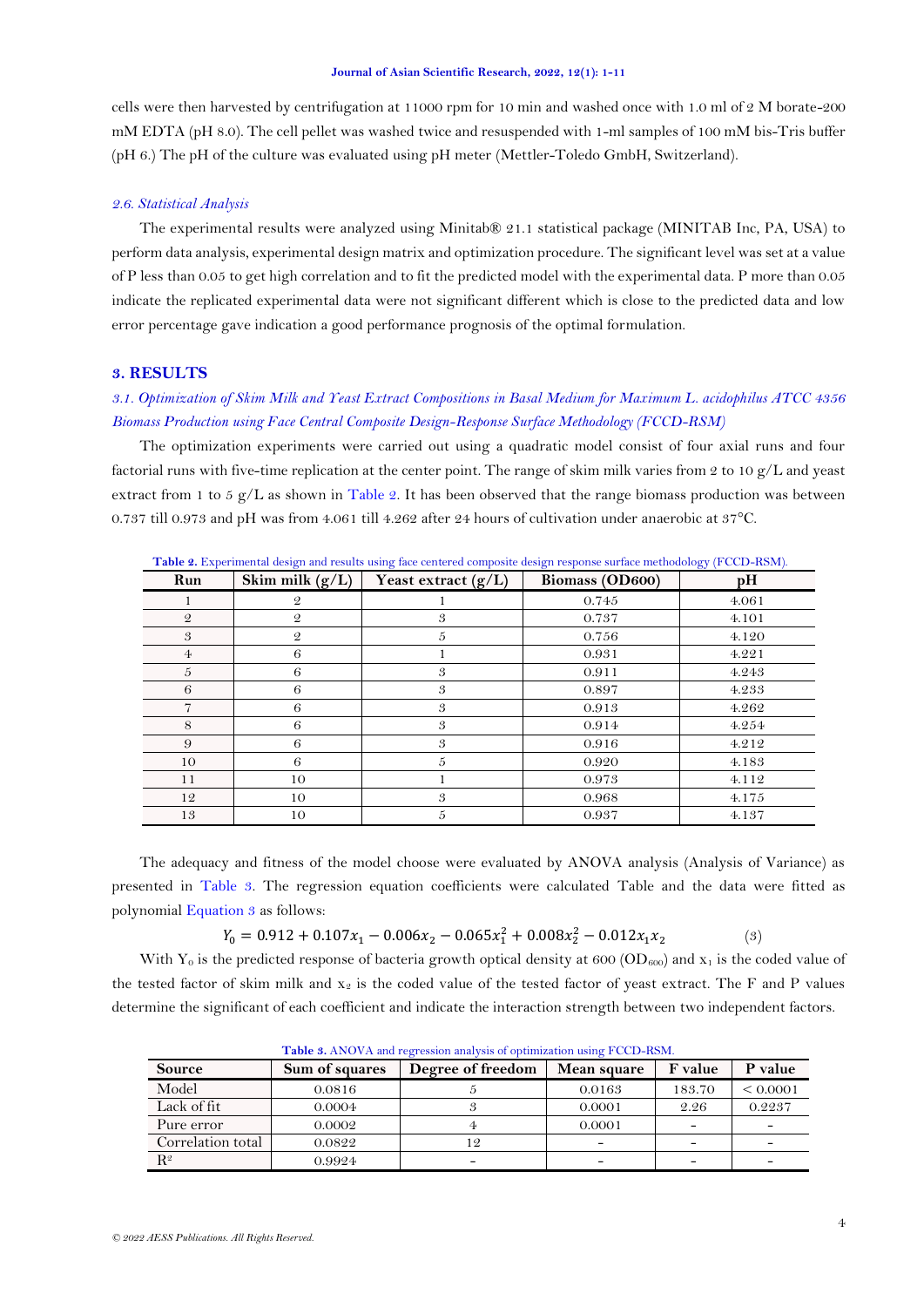The larger the magnitude of the F value and the smaller the P value, the more significant corresponding coefficient. It has been observed that the model was significant ( $p<0.05$ ) as shown in [Table 3.](#page-3-1) The R<sup>2</sup> obtained was 0.992 and lack of fit was 0.223 which showed that the data fitted the model well.

The response 3D surface model shown in [Figure 1,](#page-4-0) was ploted to observed the interaction between skim milk and yeast extract in order to obtain high biomass production. It has been observed that adding of skim milk 2  $g/L$ and yeast extract 3 g/L which is almost low concentration in basal medium had resulted lower cell biomass production  $(0.737 \text{ OD}_{600})$  at pH  $(4.101)$  after 24 hours of cultivation time. However, the increment of both important factors in the medium had resulted raise of cell biomass production. A combination of 10 g/L of skim milk and 1g/L of yeast extract the maximum bacterial growth of *L. acidophilus* ATCC 4356 (0.973 OD<sub>600</sub>) at pH (4.112) was observed. However, the maximum biomass value obtained by increasing the concentration of skim milk and reducing the percentage of yeast extract in media. The responses criteria for the optimization process were maximum for *L. acidophilus* ATCC 4356 cell biomass production  $OD_{600}$ .



**Figure 1.** The 3D response surface plot shows the interaction of skim milk and yeast extract concentration on biomass production.

<span id="page-4-0"></span>[Table 4](#page-4-1) presents the numerical value of skim milk and yeast's estimated coefficient, degree of freedom and F values which obtained from the 3D response surface plot (from [Figure 1\)](#page-4-0) at the optimum biomass yield condition.

| the Response.          |                      |                   |                |          |
|------------------------|----------------------|-------------------|----------------|----------|
| <b>Factors</b>         | Coefficient estimate | Degree of freedom | <b>F</b> value | P value  |
| Intercept              | 0.912                |                   |                | -        |
| Skim milk              | 0.107                |                   | 768.47         | < 0.0001 |
| Yeast extract          | $-0.006$             |                   | 2.43           | 0.163    |
| Skim milk <sup>2</sup> | $-0.065$             |                   | 131.22         | < 0.0001 |

<span id="page-4-1"></span>**Table 4.** Regression analysis of optimization using FCCD-RSM with maximum biomass optical density at 600 nm (OD600) as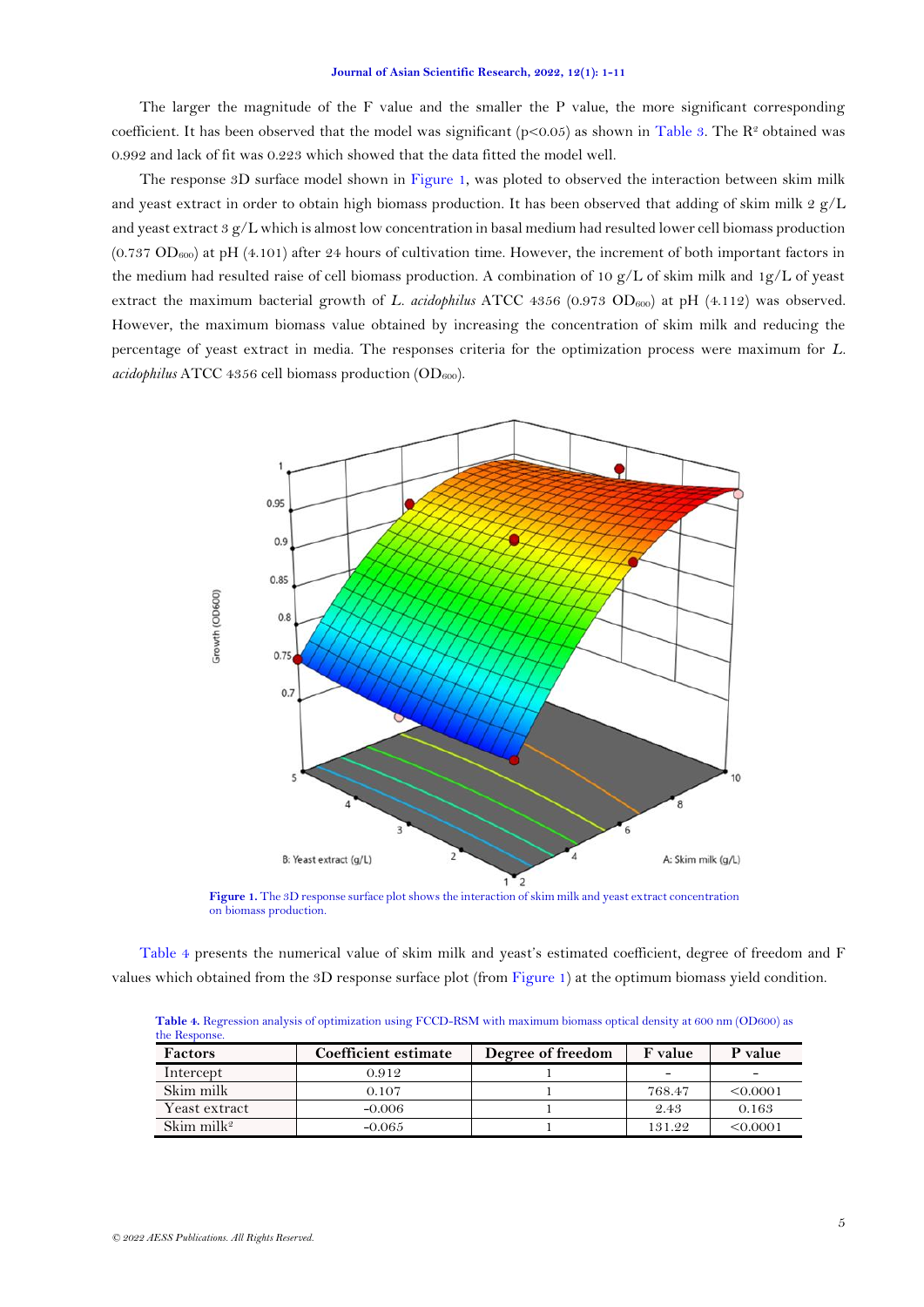# *3.2. pH Optimization of Basal Medium Containing Skim Milk and Yeast Extract for L. acidophilus ATCC 4356 using (FCCD-RSM)*

The pH was observed during the experiment at the range of 4.061 to 4.262 as shown in [Table 2.](#page-3-0) Anaerobic fermentation of lactic acid bacteria produces short-chain fatty acids (SCFA), that reduces the pH of the medium. The decline in the pH of the medium could indicate an active metabolism. Thus, the pH of the medium in the region of optimal growth was analyzed as a growth characteristic of *L. acidophilus* ATCC 4356 in skim milk. The appropriateness and suitability of the model for pH values were evaluated using ANOVA as stated [Table 5.](#page-5-0)

<span id="page-5-0"></span>

| <b>Source</b>               | Sum of<br><b>Squares</b> | Degree of<br>freedom | Mean<br>Square | F-value | p-value                  | Significant/<br>not significant |
|-----------------------------|--------------------------|----------------------|----------------|---------|--------------------------|---------------------------------|
| Model                       | 0.0473                   | 5                    | 0.0095         | 15.81   | 0.0011                   | Significant                     |
| A-Skim milk                 | 0.0028                   |                      | 0.0028         | 4.70    | 0.0667                   |                                 |
| B-Yeast extract             | 0.0003                   |                      | 0.0003         | 0.4454  | 0.5259                   |                                 |
| Skim milk and yeast extract | 0.0004                   |                      | 0.0004         | 0.6681  | 0.4406                   |                                 |
| Skim mil $k^2$              | 0.0271                   |                      | 0.0271         | 45.34   | 0.0003                   |                                 |
| Yeast extract <sup>2</sup>  | 0.0032                   |                      | 0.0032         | 5.38    | 0.0535                   |                                 |
| Residual                    | 0.0042                   |                      | 0.0006         |         |                          |                                 |
| Lack of Fit                 | 0.0027                   | 3                    | 0.0009         | 2.44    | 0.2042                   | Not significant                 |
| Pure Error                  | 0.0015                   | 4                    | 0.0004         |         | $\overline{\phantom{a}}$ |                                 |
| Cor Total                   | 0.0515                   | 12                   |                |         | $\overline{\phantom{0}}$ | -                               |

**Table 5.** ANOVA and regression analysis of pH optimization using FCCD-RSM.

The regression equation coefficients were calculated, and the response surfaces of pH $(Y_1)$  were generated based on the following [Equation 4.](#page-5-1)

<span id="page-5-1"></span> $Y_1 = 4.24 + 0.0217x_1 + 0.0067x_2 - 0.01x_1^2 - 0.0991x_2^2 - 0.0341x_1x_2$ (4)

The [Equation 4](#page-5-1) is consisting of six parts. The first part is the constant value of intercept 4.24. increasing of  $X_1$ (skim milk) and  $X_2$  (yeast extract) in the second and third parts of the equation show the increment in the value of  $Y_1$ response. On the other hand, the fourth, fifth and sixth parts of the equation will contribute the decrement in the value of  $Y_1$  response.

As shown in [Table 5,](#page-5-0) the F and P value of the combination of skim milk and yeast extract are 0.668 and 0.4406 respectively, which is not significant response to the pH. These results imply that the skim milk and yeast extract did not impact the pH value. Therefore, it could be concluded that the changes in the concentration of skim milk it does not make any huge change in pH.

The significance of each coefficient can be determined by the F and P value and the interaction strength between two independent factors can be indicated by it as well. The larger the magnitude of the F value and the smaller the P value, the more significant corresponding coefficient. It is stated in the obtained result that the model was around 0.0011which is significant (p<0.05) and lack of fit was 0.2042 which shows the data fitted the model well as shown in [Table 5.](#page-5-0)

As shown i[n Figure 2,](#page-6-0) The 3D response surface plot for pH was attained to monitor the interaction and determine the optimum level of pH. It illustrates that by increasing skim milk to 6  $g/L$  and yeast extract to 3  $g/L$ , pH also increases to its highest value of 4.26. However, the experimental study achieved higher growth in the high concentration of skim milk despite the lower value pH. A low pH has been associated with inhibitory effects on microbial evolution due to inhibiting enzyme activities and cell functions. However, our results showed that growth was high in regions of low pH*. Lactobacilli* could produce >85% of the fermentation metabolites like lactic acid, with a small proportion as acetic acid [\[6\]](#page-10-0). The growth of *L. acidophilus* ATCC 4356 resulted in lactic acid, which was released into the medium. Higher production of SCFA indicates higher growth rates and a shorter period to attain maximal growth. The increasing of SCFA production causes a decrease in pH  $[16]$ .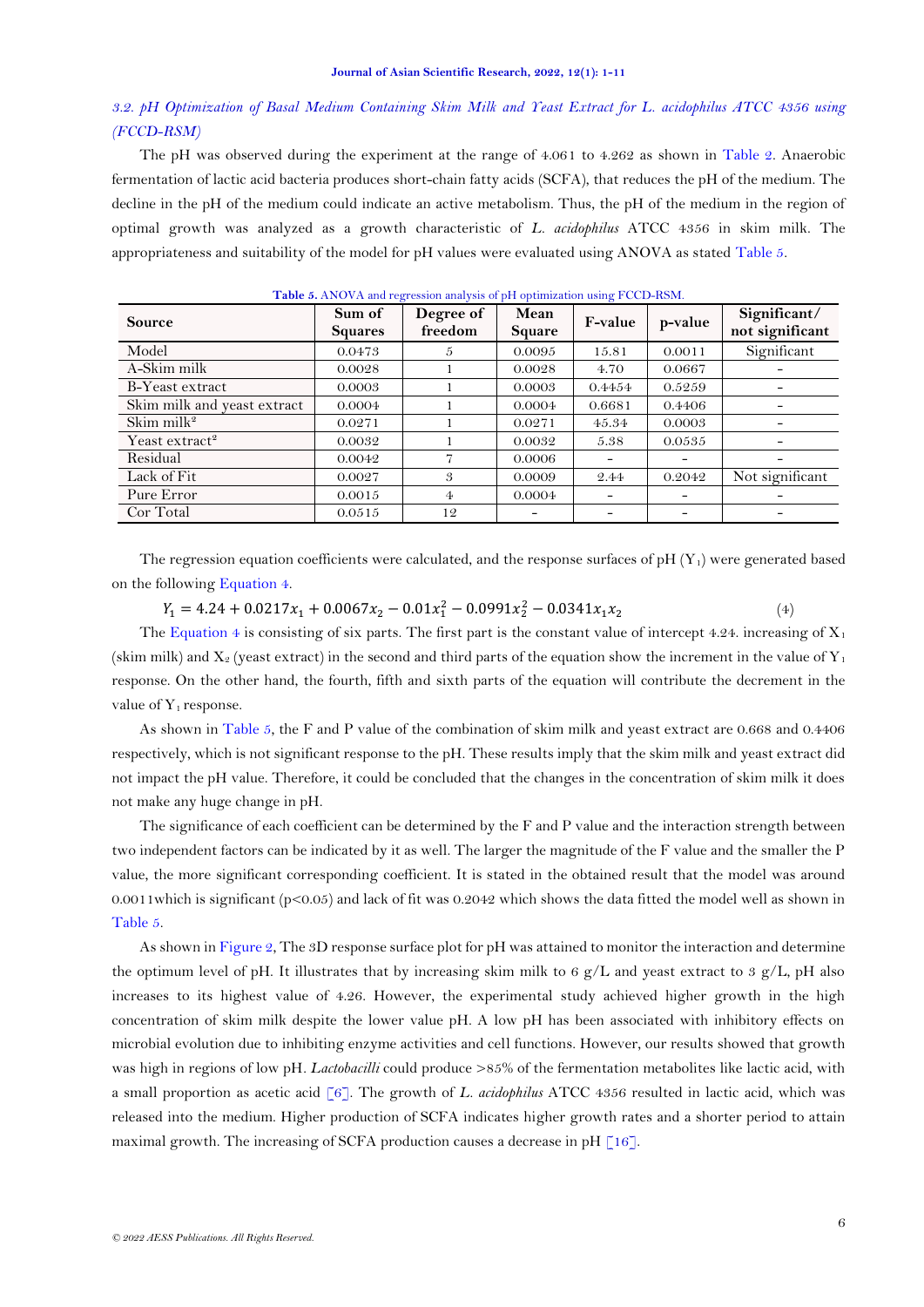**Journal of Asian Scientific Research, 2022, 12(1): 1-11**



<span id="page-6-1"></span><span id="page-6-0"></span>The  $R<sup>2</sup>$  obtained was 0.918 as shown in [Table 6](#page-6-1) which indicates that the experimental result is near to the predicted data.

**Table 6.** Fit Statistics of pH optimization using FCCD-RSM.

| Std. Dev. | 0.0245 | $\mathbf{R}^{\,2}$       | 0.9187  |
|-----------|--------|--------------------------|---------|
| Mean      | 4.18   | Adjusted $\mathbb{R}^2$  | 0.8606  |
| $CV\%$    | 0.5860 | Predicted $\mathbb{R}^2$ | 0.4253  |
|           |        | Adea Precision           | 10.3237 |

# *3.3. Verification of the Optimum Skim Milk and Yeast Extract in Basal Medium for Maximum Cultivation of L. acidophilus ATCC 4356*

The optimum skim milk and yeast extract for the highest predicted *L. acidophilus* ATCC 4356 biomass production  $(0.979 \text{ OD}_{600})$  at predicted pH (4.153) was suggested as skim milk and yeast extract were at 9.463 g/L and 1.075 g/L, respectively. A further verification process was carried out to verify the adequacy of the predicted model. Based on the result obtained i[n Table 6,](#page-6-1) it has been observed that the use of optimum compositions skim milk and yeast extract in the basal medium had resulted in significant (P<0.05) *L. acidophilus* ATCC 4356 biomass production (0.971 OD<sub>600</sub>) at pH 4.142 when it was compared to predicted data  $(0.979 \text{ OD}_{600})$  at pH 4.153 with 0.8% of error percentage between experiment and predicted data which indicates the accuracy of the agreement between a measured value and predicted value. The three replications of experimental data were done to check the accuracy of the experimental result and comparing with the predicted data. Based on [Table 7,](#page-6-2) the result showed no significant difference between experimental and predicted data. Thus, the experimental data were close to the predicted one.

<span id="page-6-2"></span>

| $\mathcal{C}_{\text{annom}}$ of nomes | C <sub>all</sub> Liamage nuaduation                                                      | $\mathbf{H}$ |
|---------------------------------------|------------------------------------------------------------------------------------------|--------------|
|                                       | productions after using optimum skim milk and yeast extract composition in basal medium. |              |
|                                       | Table 7. Verification of experimental and predicted L. acidophilus ATCC 4356 biomass     |              |

| Source of result | Cell biomass production |         |
|------------------|-------------------------|---------|
| Experimental     | O 971                   | 4 1 4 9 |
| Predicted        | 0.979                   | 4.153   |
| Error $(\%)$     | $0.8\%$                 | -       |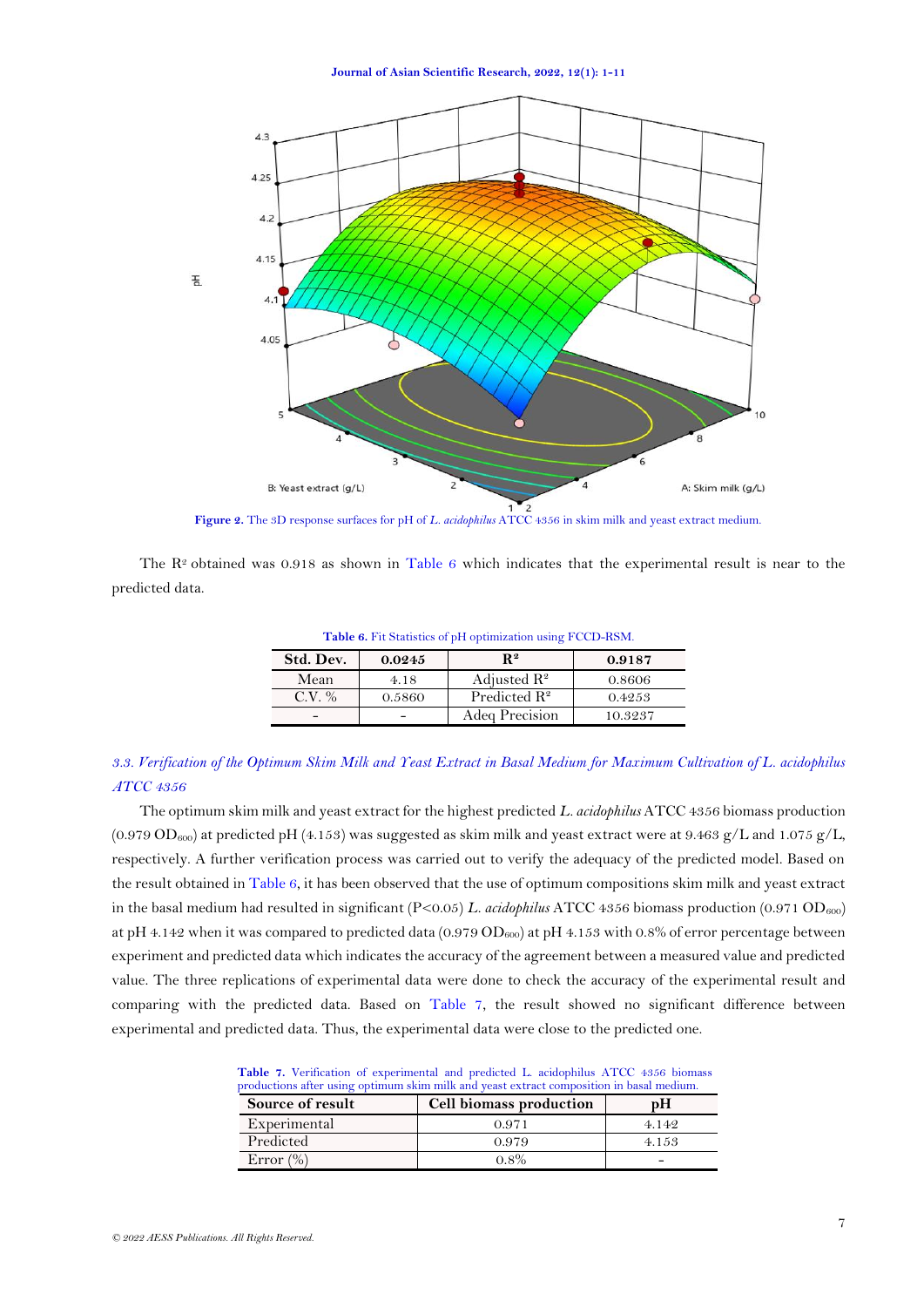As shown in [Figure 1,](#page-4-0) the 3D response surface was plotted to evaluate the interaction of skim milk and yeast extract, subsequently locating the optimal level of each factor for maximal response. In detail, well-defined optimum factors were indicated by the convex response surface, which could be proved by the negative quadratic coefficient in [Equation](#page-3-2) 3. From [Table 2,](#page-3-0) the result shows that cell biomass production was considerably affected by varying skim milk and yeast extract concentrations used*. L. acidophilus* ATCC 4356 biomass production was decreased at the low range of skim milk and yeast extract compositions. Maximum biomass production was obtained at the high point of the response surface. The maximum biomass concentration was located at the high points, which was 0.973 (OD600) in skim milk and yeast extract medium with concentrations of 10  $g/L$  and 1  $g/L$  respectively. The value of determinations coefficient R2 for optimization was 0.992.

These indicated that 99.2% variability of *L. acidophilus* ATCC 4356 biomass productions (Y0) have a good relationship with different range of Skim milk and yeast extract concentrations used in basal medium. Based on ANOVA and regression analysis [Table 3,](#page-3-1) the lack-of-fit value obtained was insignificant (0.223), which this indicate that the model was a good fit, and it is a good agreement between experimental and predicted values. From the optimization, the optimum concentration of skim milk and yeast extract were obtained at 10  $g/L$  and 1g/L respectively. Based on previous study, the optimum concentration of lactose, yeast extract and calcium chloride medium for L. acidophilus has been reported 17.7g/L, 18.6 g/L and 0.9 g/L respectively [\[5\]](#page-9-4). Furthermore, another study has been conducted on skim milk based medium for *Bifidobacterium pseudocatenulatum* G4 which showed the optimum concentrations of the skim milk and yeast extract were 5.89% (w/v) and 2.31% (w/v), respectively  $\lceil 12 \rceil$ . *L*. *acidophilus* ATCC 4356 was reported as an acidic metabolite that produces lactic acid during fermentation. The reduction of the pH value was observed from pH 4.262 to pH 4.061 as a result of fermentation, which might be due to organic acids produced from the carbohydrate breakdown process by *L. acidophilus* ATCC 4356. In this study, the pH values were not much different in the skim milk-based medium incorporated with yeast extract. The decrease in pH (From 4.262 to 4.061) over time results from the breakdown of lactose to form lactic acid. Thus, the increasing acidity in the medium is attributed to the metabolism of the significant factors of the optimized medium, such as skim milk and yeast extract. The probiotic strain used in this study was observed to be remained to survive and continue to grow even though the medium pH throughout the cultivation process. The verification data obtained from [Table](#page-6-1)  [6](#page-6-1) had revealed that the experiment results for *L. acidophilus* ATCC 4356 biomass production (0.971 OD<sub>600</sub>) was an insignificant difference from the predicted data (0.979  $OD_{600}$ ), and the error between these two data was 0.8%. It has been reported that the minor error percentage between experiment and predicted data indicates the accuracy of the agreement between a measured value and an actual or predicted value  $\lceil 17 \rceil$ .

## **4. DISCUSSION**

# *4.1. Optimization Compositions in Basal Medium for Maximum L. acidophilus ATCC 4356 of Skim Milk and Yeast Extract Biomass Production using Face Central Composite Design-Response Surface Methodology (FCCD-RSM)*

As shown in [Figure 1,](#page-4-0) the 3D response surface was plotted to evaluate the interaction of skim milk and yeast extract, subsequently locating the optimal level of each factor for maximal response. In detail, well-defined optimum factors were indicated by the convex response surface, which could be proved by the negative quadratic coefficient in [Equation 1.](#page-2-1) From Table, the result shows that cell biomass production was considerably affected by varying skim milk and yeast extract concentrations used. *L. acidophilus* ATCC 4356 biomass production was decreased at the low range of skim milk and yeast extract compositions. Maximum biomass production was obtained at the high point of the response surface. The maximum biomass concentration was located at the high points, which was  $0.973$  (OD<sub>600</sub>) in skim milk and yeast extract medium with concentrations of 10  $g/L$  and 1  $g/L$  respectively.

The value of determinations coefficient  $\mathbb{R}^2$  for optimization was 0.992. These indicated that 99.2% variability of *L. acidophilus* ATCC 4356 biomass productions (Y<sub>0</sub>) have a good relationship with different range of Skim milk and yeast extract concentrations used in basal medium. Based on ANOVA and regression analysis Table, the lack-of-fit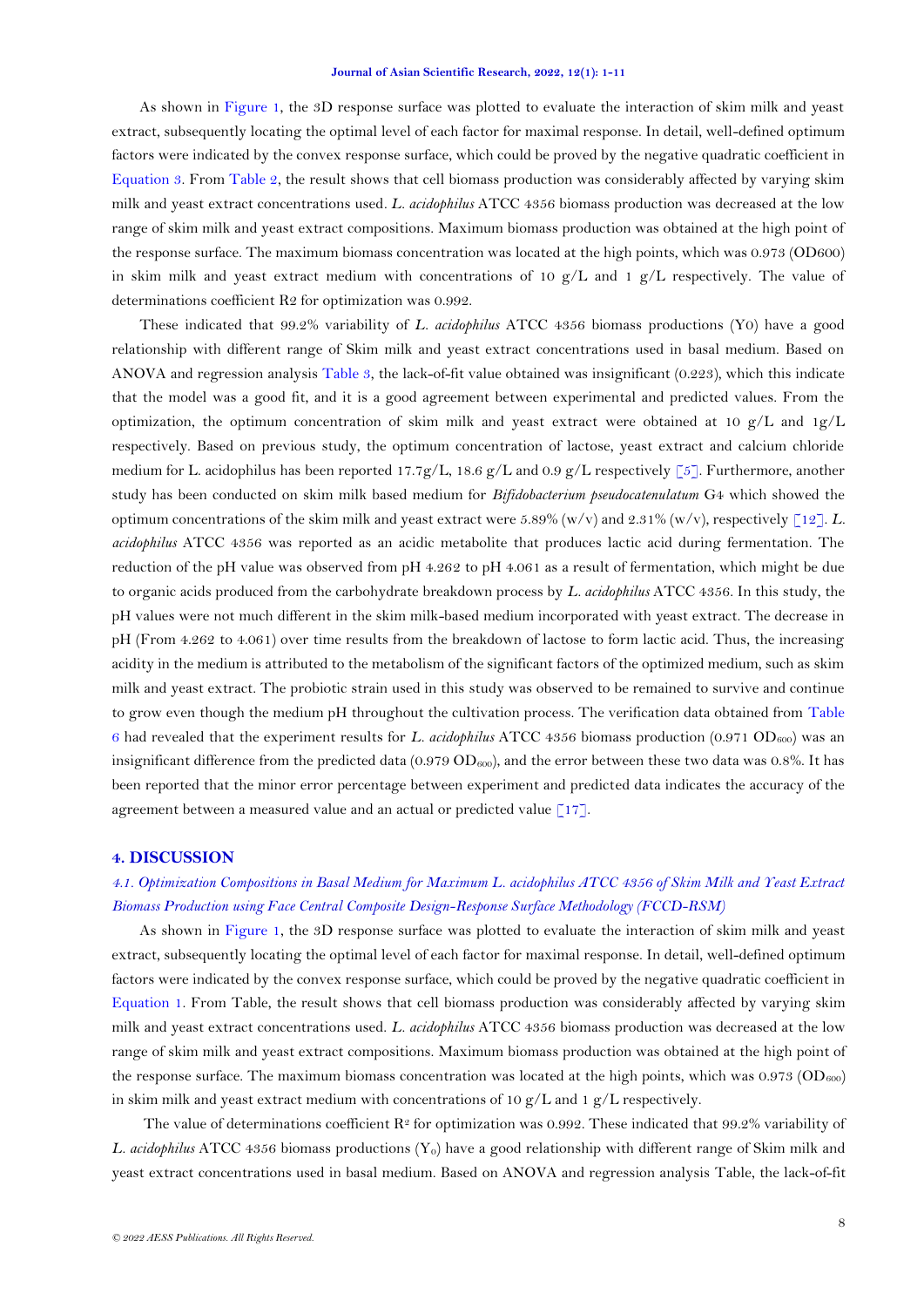value obtained was insignificant (0.223), which this indicate that the model was a good fit, and it is a good agreement between experimental and predicted values. From the optimization, the optimum concentration of skim milk and yeast extract were obtained at 10 g/L and 1g/L respectively. Based on previous study, the optimum concentration of lactose, yeast extract and calcium chloride medium for *L. acidophilus* has been reported 17.7g/L, 18.6 g/L and 0.9 g/L respectively [\[5\]](#page-9-4). Furthermore, another study has been conducted on skim milk based medium for *Bifidobacterium pseudocatenulatum* G4 which showed the optimum concentrations of the skim milk and yeast extract were 5.89% (w/v) and 2.31% (w/v), respectively  $\lceil 12 \rceil$ . However, the used of skim milk with yeast extract combinations in basal medium for *Lactobacillus* strain cultivation has not been reported elsewhere. The optimization results were analyzed using statistical software and then the software gave the predicted data which was used to compare with the experimental result in the next step; validation step to obtain optimum concentration of the factors up to two decimal points. The modeling medium optimization for probiotic cultivation using Response Surface Methodology was recently shown by several previous studies end it has been proven effective and accurate  $[2, 18, 19]$  $[2, 18, 19]$  $[2, 18, 19]$ .

# *4.2. Change in pH of Basal Medium Containing Skim Milk and Yeast Extract for L. acidophilus ATCC 4356 Using (FCCD-RSM)*

The reduction of the pH value was observed from pH 4.262 to pH 4.061 as a result of fermentation, which might be due to organic acids produced from the carbohydrate breakdown process by L. acidophilus ATCC 4356. In this study, the pH values were not much different in the skim milk-based medium incorporated with yeast extract. The decrease in pH (From 4.262 to 4.061) over time results from the breakdown of lactose to form lactic acid. Thus, the increasing acidity in the medium is attributed to the metabolism of the significant factors of the optimized medium, such as skim milk and yeast extract. This scenario indicates that the L. acidophilus ATCC 4356 used in this study is able to tolerate in a low acidic environment, and this characteristic is one of the essential criteria for further application in foods industries. A previous study was reported that the threshold pH of skim milk containing 1% prebiotics P95 (an oligofructose), GR (inulin) and HP-Gel (inulin) and, the control skim milk with L. acidophilus (LA) (C-LA) and without LA (C-no LA) is 4.4 that shows that prebiotics had a more significant influence on the growth of L. acidophilus and a less pH lowering effect in a skim milk model system [\[20\]](#page-10-12). The combination of skim milk with prebiotics influences the overall favorable impact on the prebiotic. The activity and growth of pathogenic and probiotic bacteria are determined by the acidity of the gastrointestinal tract environment that affects human well-being.

### *4.3. Validation of the Experimental Design*

The verification data obtained from Table had revealed that the experiment results for *L. acidophilus* ATCC 4356 biomass production (0.971 OD<sub>600</sub>) was an insignificant difference from the predicted data (0.979 OD<sub>600</sub>), and the error between these two data was 0.8%. It has been reported that the minor error percentage between experiment and predicted data indicates the accuracy of the agreement between a measured value and an actual or predicted value  $[17]$ . The good correlation between these results confirmed the validity of the predicted model, and the experimental data was proven to be adequate.

Several studies have been done to examine the potential of natural nutrition compounds' effects on probiotic bacterial growth. But many of them use MRS medium as probiotic cultivation medium supplemented with a studied natural source. MRS media is a selective medium for lactobacilli. Unlike this study, skim milk has been used as a medium for probiotic cultivation without being incorporated into commercial MRS medium. Earlier, [Mustafa, et al.](#page-10-4)  [\[12\]](#page-10-4) revealed that skim milk medium in probiotic cultivation; *Bifidobacterium pseudocatenulatum* G4 resulting in high viable cell count; 1 x 107 (7.26 log10 CFU/mL) compared to MRS Media. In a recent study using skim milk, maltodextrin and Calcium Carbonate as a medium, the maximum biomass production was  $1.945 \times 10^{12}$  CFU/g, which shows significantly higher biomass production compared to the control group  $\lceil 21 \rceil$ . Even though the biomass rate from this study no significant difference (P > 0.05) compared to the study by [Rohmatussolihat, et al. \[21\]](#page-10-13) but it was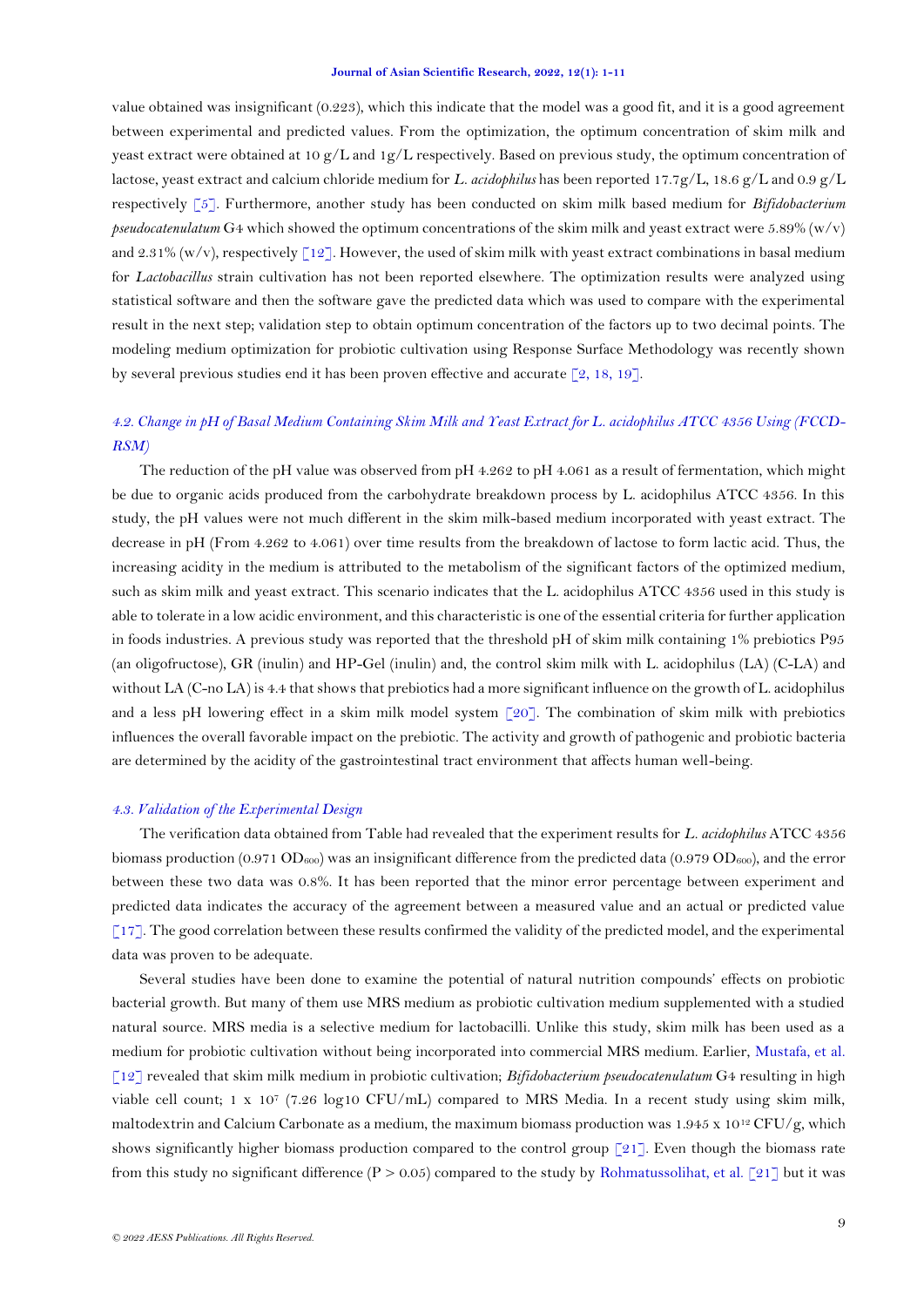proven that skim milk improved the selected probiotic growth as good as other reported natural food compounds for bacteria growth. From previous studies, these results show that the use of prebiotic substances either incorporated into commercial media or used alone is still able to improve the growth of many probiotic strains. Skim milk can act as a prebiotic source for probiotic bacteria, same as another natural prebiotic that has been reported.

# **5. CONCLUSION**

Based on this research work, the highest biomass production was achieved when skim milk and yeast extract concentration at 10  $g/L$  and 1  $g/L$ , respectively. The cell production reached its maximum point when skim milk concentration was increased, and yeast extract remained at the lowest concentration. The result shows that a low concentration of both factors results in cell reduction. In the optimization step using Face Central Composite Design (FCCD-RSM), a maximum biomass cell production  $(0.971 \text{ OD}_{600})$  was achieved using the following optimized factors; 9.463 g/L of skim milk and 1.075 g/L yeast extract. In this study, the results showed that cell biomass production is dependent on both factors (skim milk and yeast extract), but mainly on skim milk.

The optimized media revealed that the number of cell biomass production is higher than the MRS medium, which is a selective medium for *Lactobacillus* species. Meanwhile, the pH results of this study showed that the reduction in pH value occurred after *L. acidophilus* ATCC 4356 cultivations due to lactic acid production from the fermentation of carbohydrates in skim milk medium with yeast extract supplementation. Data obtained from this study showed that the interaction between skim milk and yeast extract results as a good nutrition source for *L. acidophilus* ATCC 4356 in improving bacterial growth during the cultivation process. Thus, further applications of skim milk-based cultivation medium for probiotic growth can be made in order to replace commercial cultivation medium. Also, further exploration can be carried out on skim milk proximate analysis and compositions used in this study to understand more about the milk-based media.

**Funding:** This research is supported by Univesiti Teknologi MARA, Malaysia (Grant number: 600- IRMI/FRGS 5/3 (029/2017).

**Competing Interests:** The authors declare that they have no competing interests.

**Authors' Contributions:** Both authors contributed equally to the conception and design of the study.

**Acknowledgement:** The authors thank Faculty of Applied Sciences, Universiti Teknologi MARA, Shah Alam Branch for the technical support towards this research.

## **REFERENCES**

- <span id="page-9-0"></span>[1] G. La Fata, P. Weber, and M. H. Mohajeri, "Probiotics and the gut immune system: Indirect regulation," *Probiotics and Antimicrobial Proteins,* vol. 10, pp. 11-21, 2018.Available at: https://doi.org/10.1007/s12602-017-9322-6.
- <span id="page-9-1"></span>[2] A. Kepli, D. Dailin, R. Malek, E. Elsayed, O. Leng, and H. El-Enshasy, "Medium optimization using response surface methodology for high cell mass production of Lactobacillus acidophilus," *Journal of Scientific and Industrial Research (India),* vol. 78, pp. 608–614, 2019.
- <span id="page-9-2"></span>[3] M. Anvari, G. Khayati, and S. Rostami, "Optimisation of medium composition for probiotic biomass production using response surface methodology," *Journal of Dairy Research,* vol. 81, pp. 59-64, 2014.Available at: https://doi.org/10.1017/s0022029913000733.
- <span id="page-9-3"></span>[4] V. Rozman, P. M. Lorbeg, T. Accetto, and B. B. Matijašić, "Characterization of antimicrobial resistance in lactobacilli and bifidobacteria used as probiotics or starter cultures based on integration of phenotypic and in silico data," *International Journal of Food Microbiology,* vol. 314, p. 108388, 2020.Available at: https://doi.org/10.1016/j.ijfoodmicro.2019.108388.
- <span id="page-9-4"></span>[5] N.-K. Lee, Y.-L. Park, G.-J. Choe, H.-I. Chang, and H.-D. Paik, "Medium optimization for the production of probiotic Lactobacillus acidophilus A12 using response surface methodology," *Food Science of Animal Resources,* vol. 30, pp. 359- 364, 2010.Available at: https://doi.org/10.5851/kosfa.2010.30.3.359.